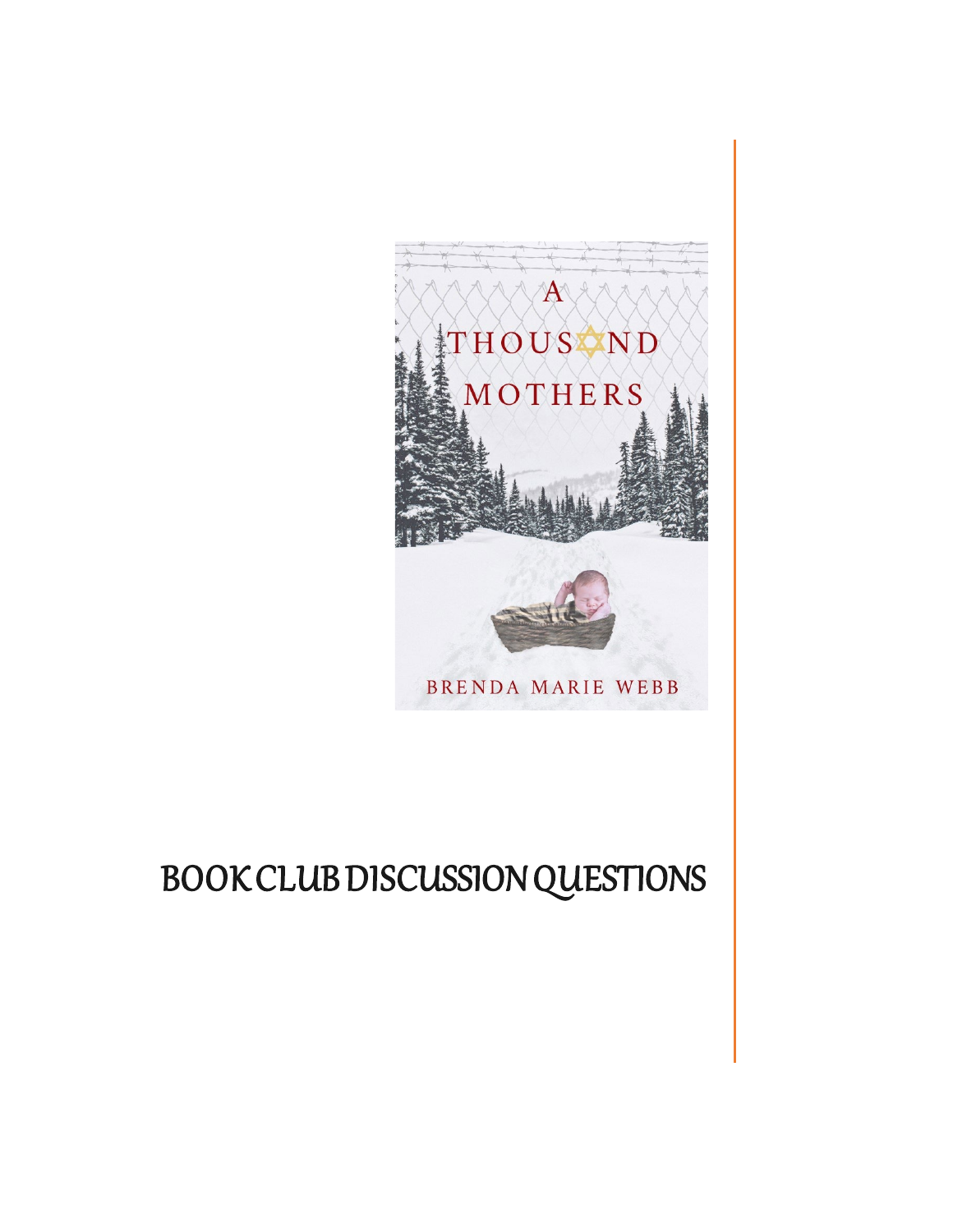- 1. What was your initial reaction to A Thousand Mothers? Did it hook you immediately or take some time to get into? What feelings did the book evoke for you?
- 2. What if anything set this novel apart from other books you've read in this genre?What do you think you'll remember about it many months from now?
- 3. Which characters did you like the best? Which characters did you like the least?
- 4. What did you already know about the Holocaust before you read the book? Did you learn something you didn't know before?
- 5. Did A Thousand Mothers give you a better understanding of life in a concentration camp? Were you aware of Ravensbrück before you read the book?
- 6. The brutality of Ravensbrück forced many prisoners to become resourceful in unimaginable ways. Which character's action shocked you the most?
- 7. How did the women at Ravensbrück show their resistance to the Nazis? Which instances struck you as the most powerful?
- 8. The female guards at Ravensbrück and the Siemen's factory often treated the prisoners worse than their male counterparts. Why do you think this was true?
- 9. Discuss the dangerous risks that Helene and the other women took to protect Flora. How did you judge the characters and the choicestheymade?
- 10. Judit killed Dr. Meyerand was haunted by what she did for the rest of her life, so much that she never practiced medicine again. Do you think she was justified in killing the doctor? Did you have any sympathy for Dr. Meyer when Judit killed him?